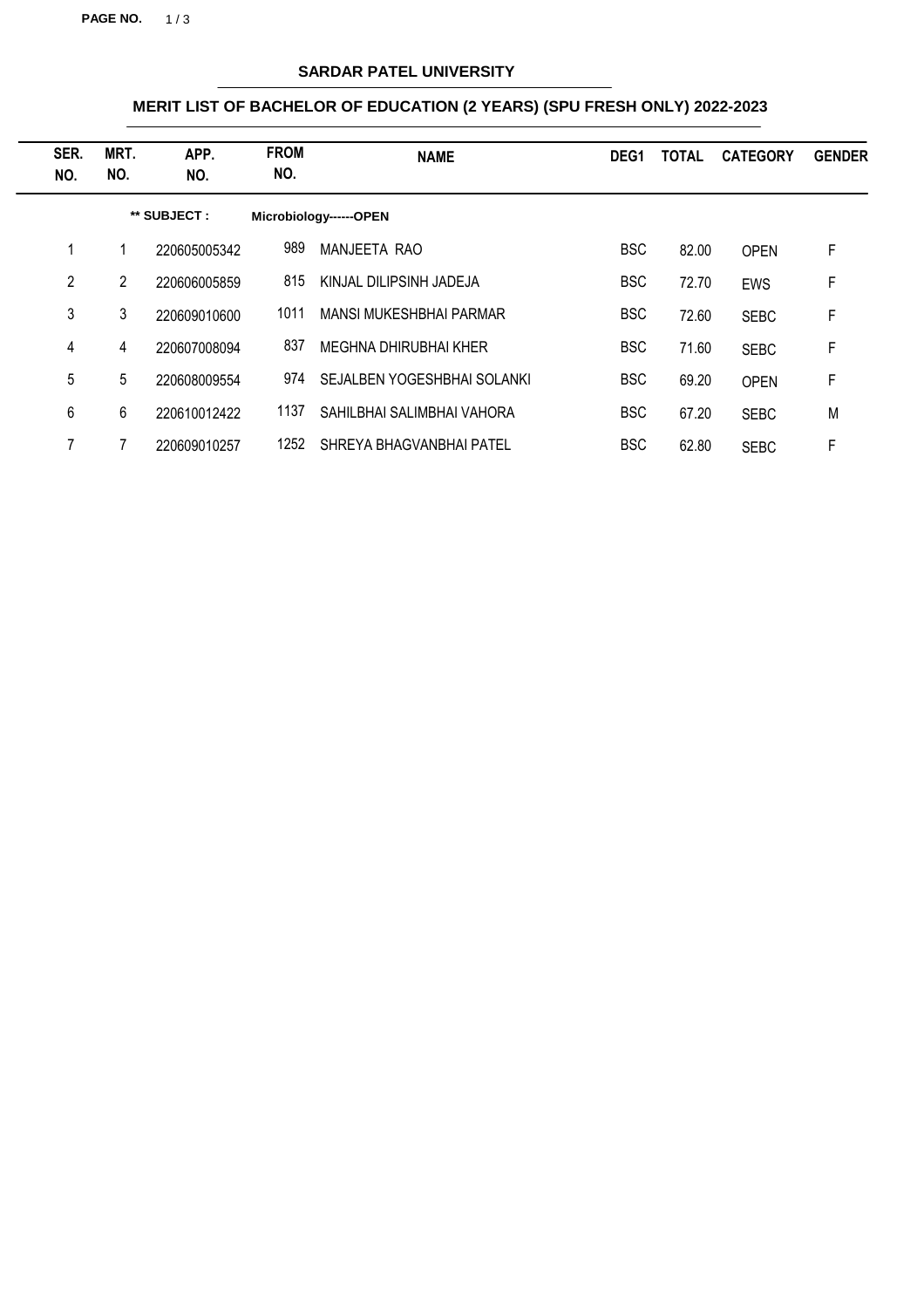**PAGE NO.** 2 / 3

### **SARDAR PATEL UNIVERSITY**

# **MERIT LIST OF BACHELOR OF EDUCATION (2 YEARS) (SPU FRESH ONLY) 2022-2023**

| SER.<br>NO. | MRT.<br>NO. | APP.<br>NO.  | <b>FROM</b><br>NO. | <b>NAME</b>                | DEG <sub>1</sub> | TOTAL | <b>CATEGORY</b> | <b>GENDER</b> |
|-------------|-------------|--------------|--------------------|----------------------------|------------------|-------|-----------------|---------------|
|             |             | ** SUBJECT : |                    | Microbiology------SEBC     |                  |       |                 |               |
|             | 3           | 220609010600 | 1011               | MANSI MUKESHBHAI PARMAR    | <b>BSC</b>       | 72.60 | <b>SEBC</b>     | F             |
| 2           | 4           | 220607008094 | 837                | MEGHNA DHIRUBHAI KHER      | <b>BSC</b>       | 71.60 | <b>SEBC</b>     | F             |
| 3           | 6           | 220610012422 | 1137               | SAHILBHAI SALIMBHAI VAHORA | <b>BSC</b>       | 67.20 | <b>SEBC</b>     | M             |
| 4           |             | 220609010257 | 1252               | SHREYA BHAGVANBHAI PATEL   | <b>BSC</b>       | 62.80 | <b>SEBC</b>     | F             |